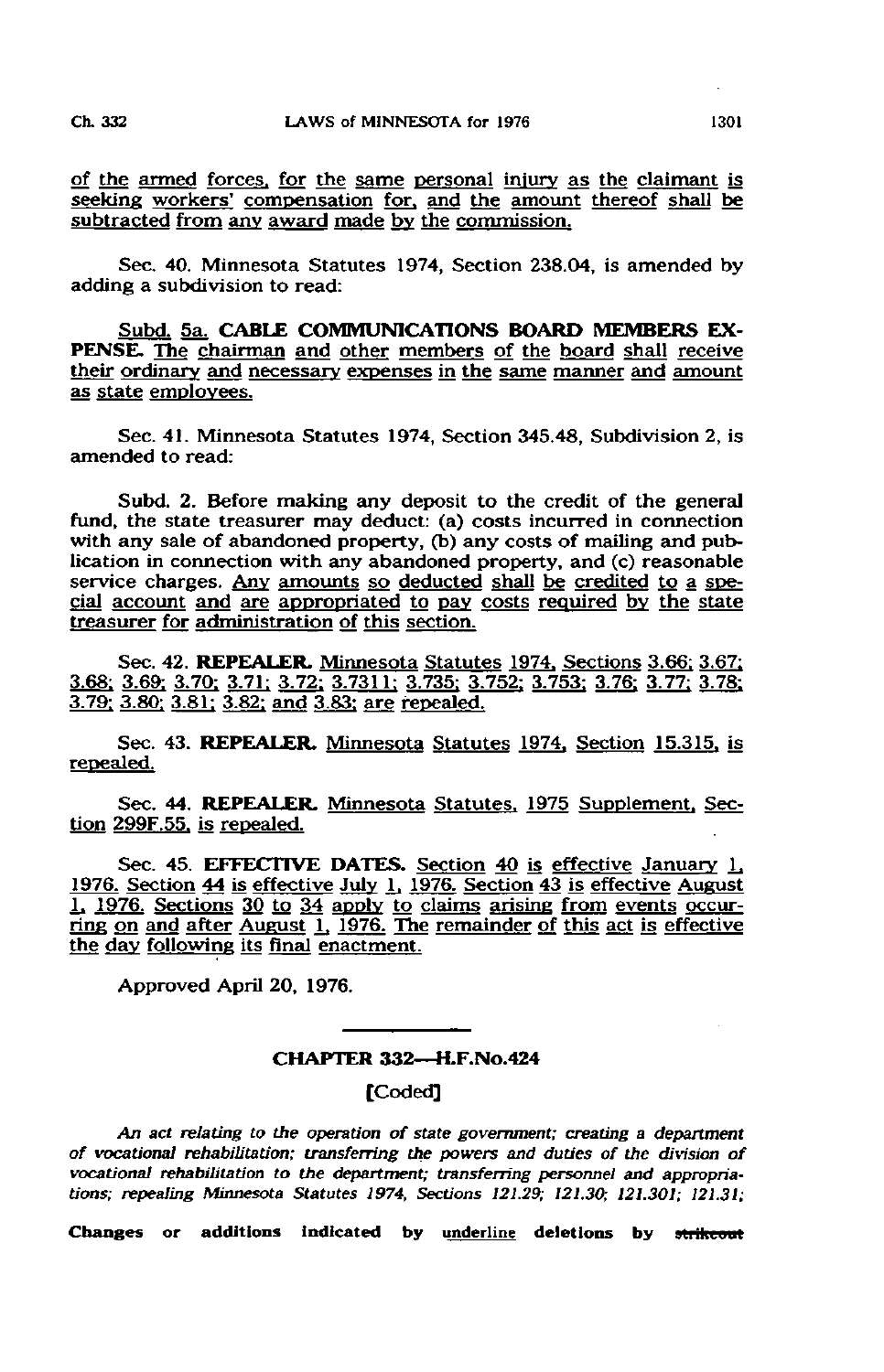121.32; 121.33; 121.331; 121.71; 121.71S; 121.712; 121.713; and 121.714.

BE IT ENACTED BY THE LEGISLATURE OF THE STATE OF MIN-NESOTA:

Section 1. [129A.01] STATE GOVERNMENT; DEPARTMENT OF VOCATIONAL REHABILITATION; DEFINITIONS. For the purposes of this chapter, the following terms shall have the meanings given them:

(a) "Department" means the department of vocational rehabilitation;

(b) "Commissioner" means the commissioner of vocational rehabilitation;

(c) "Vocational rehabilitation services" means those services and goods so defined in the federal Rehabilitation Act of 1973 and section 3, clause (b);

(d) "Handicapped person" means a person who because of a substantial physical, mental or emotional disability or dysfunction requires special services in order to enjoy the benefits of society;

(e) "Long-term sheltered workshop" means a facility where any manufacture or handiwork is carried on and which is operated for the primary purpose of providing remunerative employment to those handicapped persons who, as a result of physical or mental disability, are unable to participate in competitive employment. A long-term sheltered workshop shall supply such employment (1) as a step in the rehabilitation process for those who cannot be readily absorbed in the competitive labor market, or (2) during such time as employment opportunities for them in the competitive labor market do not exist;

(f) "Work activity program" means a program which utilizes manufacturing activities and other production work for the primary purpose of providing basic vocational skills development for the handicapped.

Sec. 2. [129A.02] DEPARTMENT OF VOCATIONAL REHABILI-TATION. Subdivision 1. DEPARTMENT CREATED. The department of vocational rehabilitation is created as the successor to the division of vocational rehabilitation.

Subd. 2. COMMISSIONER OF VOCATIONAL REHABILITATION. The commissioner is the chief executive officer of the department and is the successor to the powers and duties of the former assistant commissioner of vocational rehabilitation. The commissioner shall be appointed by the governor with the advice and consent of the senate for a four-year term which will coincide with the term of the governor and until his successor is appointed and qualifies. The commissioner may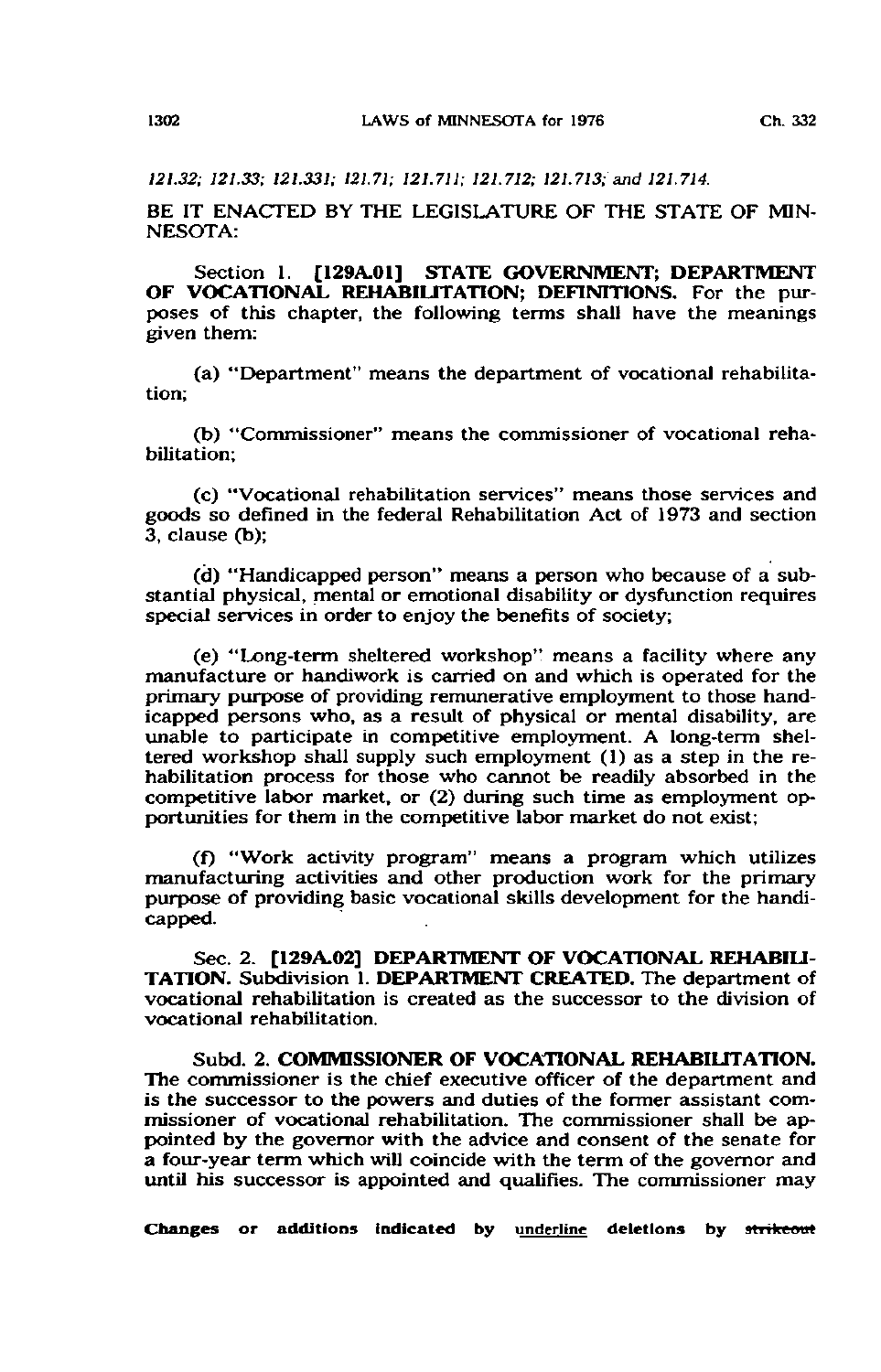be removed by the governor for cause after notice and hearing. In case of vacancy, the governor shall appoint a commissioner who shall immediately take office and shall carry on all duties of the office until the next session of the legislature when his appointment shall be submitted to the senate for approval. The commissioner shall be a person having substantial experience in the administration and financing of vocational rehabilitation programs.

Subd. 3. CONSUMER ADVISORY COUNCIL. To assure that consumer concerns are integral parts of the considerations of the department, the commissioner shall establish and appoint a consumer advisory council on vocational rehabilitation which shall be composed of nine members. No fewer than five members of the council shall be handicapped persons, and there shall be one person appointed to the council to represent each of the following: business, labor, education, medicine and the private rehabilitation industry. The remaining members shall be public members. Under the direction of the commissioner, the council shall organize itself and elect a chairman and other officers as it deems appropriate. The council shall meet at the call of the chairman or the commissioner as often as necessary. The council shall expire and the terms, compensation and removal of members shall be as provided in section 15.059.

Subd. 4. STAFF. The commissioner may establish three positions in the unclassified service limited to the deputy commissioner, assistant commissioner or assistant to the commissioner levels. Persons appointed to fill these positions shall serve at the pleasure of the commissioner.

Sec. 3. [129A.03] DUTIES AND POWERS. The commissioner shall:

(a) Develop and administer the long-term sheltered workshops and work activity programs and perform the duties as specified in section 8;

(b) Provide vocational rehabilitation services such as, but not limited to, diagnostic and related services incidental to the determination of eligibility for services to be provided, which services may include medical diagnosis and vocational diagnosis; vocational counseling, training and instruction, including personal adjustment training; physical restoration, including corrective surgery, therapeutic treatment, hospitalization and prosthetic devices, all of which shall be secured from appropriate established agencies; transportation; occupational and business licenses or permits, customary tools and equipment, maintenance, books, supplies and training materials; initial stocks and supplies; placement; the acquisition of vending stands or other equipment, initial stocks and supplies for small business enterprises; supervision and management of small business enterprises, merchandising programs or services rendered by severely disabled persons; the establishment, improvement, maintenance or extension of public and other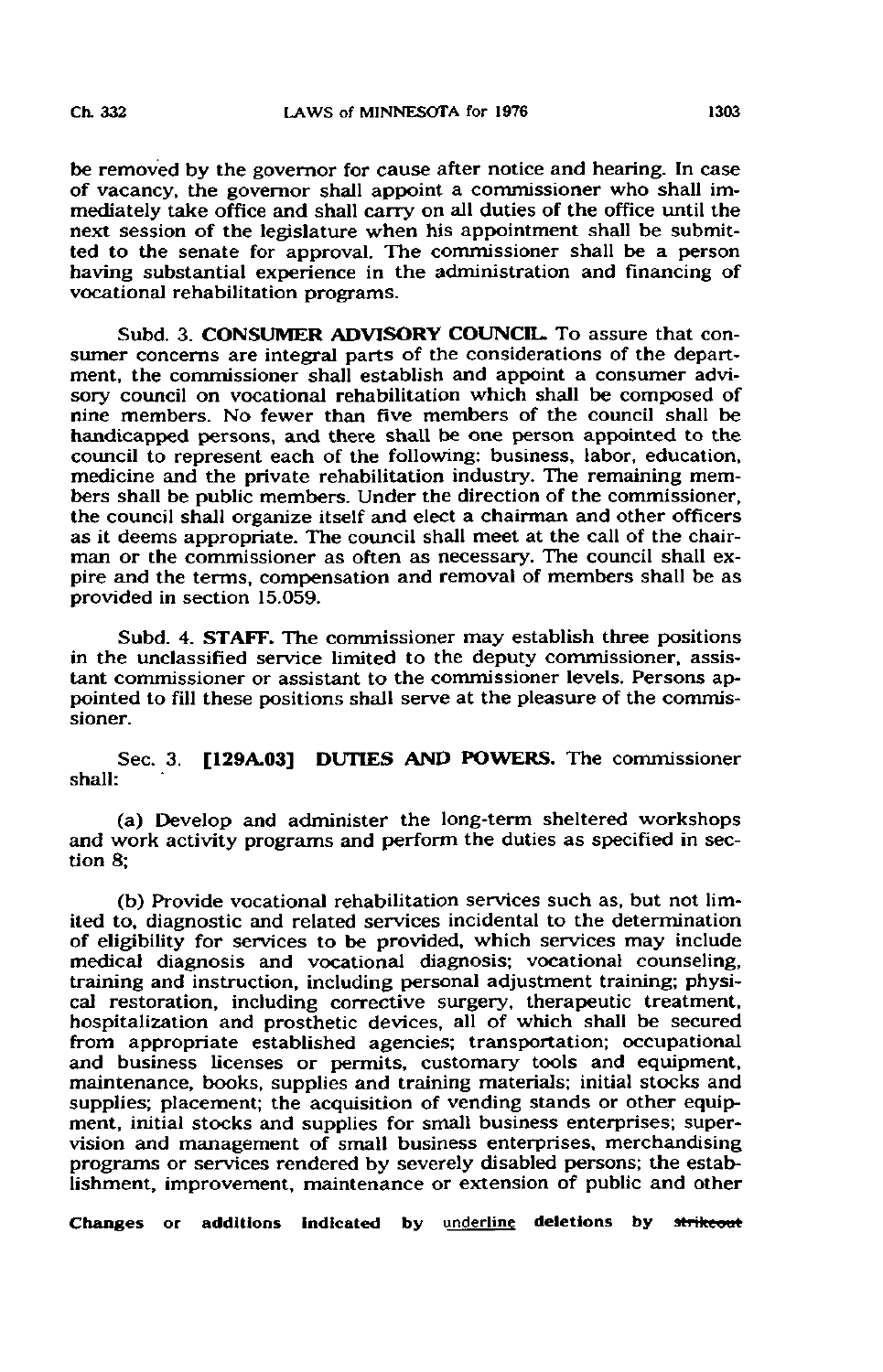non-profit rehabilitation facilities, centers, workshops, demonstration projects and research. These services shall be provided for handicapped persons in the state whose capacity to earn a living has in any way been destroyed or impaired through industrial accident or otherwise, provided that such persons shall be entitled to free choice of vendor for any medical or dental services thus provided;

(c) Formulate plans of cooperation with the commissioner of labor and industry with reference to providing services to workers covered under the workmen's compensation act. Those plans shall be effective only when approved by the governor;

(d) Maintain a contractual relationship with the United States as authorized by the act of congress approved September 1, 1954, known as the "Social Security Amendments of 1954," being Public Law 761, Section 221, and the act approved October 30, 1972, known as the Social Security Amendments of 1972, being Public Law 92-603, and subsequent amendments thereto, in which agreement the state will undertake to make determinations referred to in those public laws with respect to all individuals in Minnesota, or with respect to such class or classes of individuals in this state as may be designated in the agreement at the state's request, it being the purpose of this relationship to permit the citizens of this state to obtain all benefits available under federal law;

(e) Provide an in-service training program for department employees by paying for the direct costs thereof with state and federal funds;

(f) Conduct research and demonstration projects; provide training and instruction, including the establishment and maintenance of research fellowships and traineeships, along with all necessary stipends and allowances; disseminate information to the handicapped and general public; and provide technical assistance relating to vocational rehabilitation;

(g) Receive and disburse pursuant to law funds and gifts available from governmental and private sources for the purpose of vocational rehabilitation;

(h) Design all state plans of vocational rehabilitation services required as a condition to the receipt and disbursement of any funds available from the federal government;

(i) Cooperate with other public or private agencies or organizations for the purpose of vocational rehabilitation;

0) Enter into contractual, arrangements with instrumentalities of federal, state, or local government and with private individuals, organizations, agencies or facilities with respect to providing vocational rehabilitation services;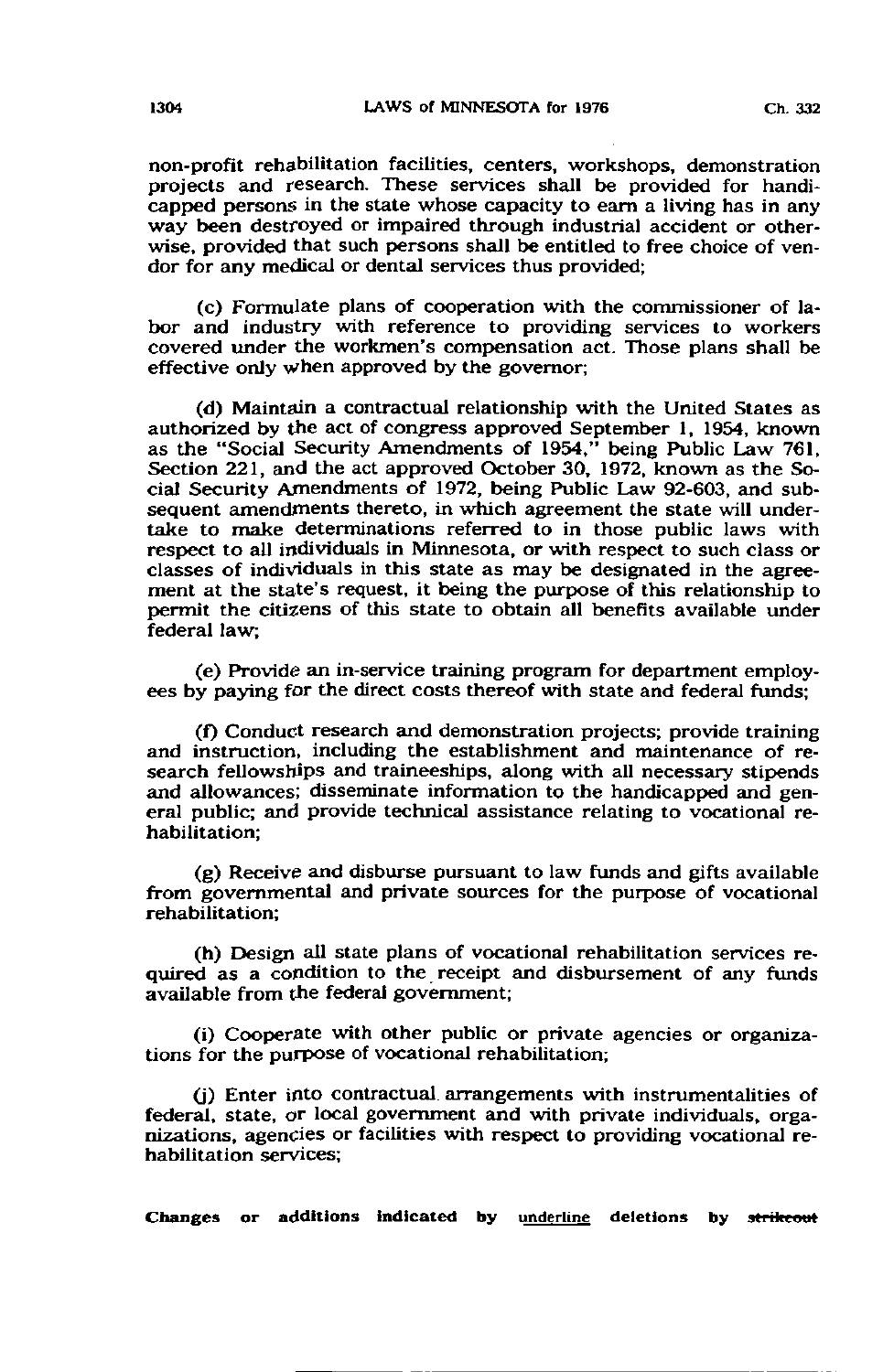(k) Take other actions required by state and federal legislation relating to vocational rehabilitation and disability determination programs;

(1) Hire the staff and arrange for the provision of services and facilities necessary to perform the duties and powers specified in this section; and

(m) Adopt, amend, suspend or repeal rules necessary to implement or make specific programs which the commissioner by this act is empowered to administer.

Sec. 4. [129A.04] DISABILITY DETERMINATIONS; PROTEC-TION OF PERSONS MAKING REPORT. No communication or statement furnished by a physician or other professional person to the department or any other agency of the state for use in connection with an agreement or contractual relationship as contemplated in section 3, clause (d), shall be made the subject of any slander, libel or defamation action.

Sec. 5. [129A.05] REPORTS; AVAILABILITY, NO DISCLOSURE. Subdivision 1. The employees of the department specifically authorized by the commissioner shall have the right to receive from any public records the names, addresses and information pertinent to their vocational rehabilitation of persons injured or otherwise disabled. Except as provided in subdivision 2, no information obtained from these reports, nor any copy of the same, nor any of the contents thereof, nor other confidential information as defined by the commissioner shall be open to the public, nor shall be disclosed in any manner by any official or clerk or other employee of the state having access thereto, but the same may be used, except as provided in subdivision 2, solely to enable the department to offer the benefits of vocational rehabilitation to the persons injured or otherwise disabled.

Subd. 2. When the employees of the department have knowledge relating to the nature and extent of an injury or disability or have knowledge of other relevant or material facts with respect to any claim made pursuant to chapter 176 by an injured employee, the commissioner shall first obtain the written consent of the injured employee to the release of the information and shall then report to any party to the claim under the workmen's compensation law and to the workmen's compensation division or the workmen's compensation commission, as the case may be, all of the facts within ten days after the department has received written request for such information from the workmen's compensation division or the workmen's compensation commission, as the case may be. At a hearing before a compensation judge or the workmen's compensation commission on appeal, an employee of the department may, upon the written consent of the injured employee, disclose the facts and conclusions upon which the vocational rehabilitation evaluation of the injured employee was made.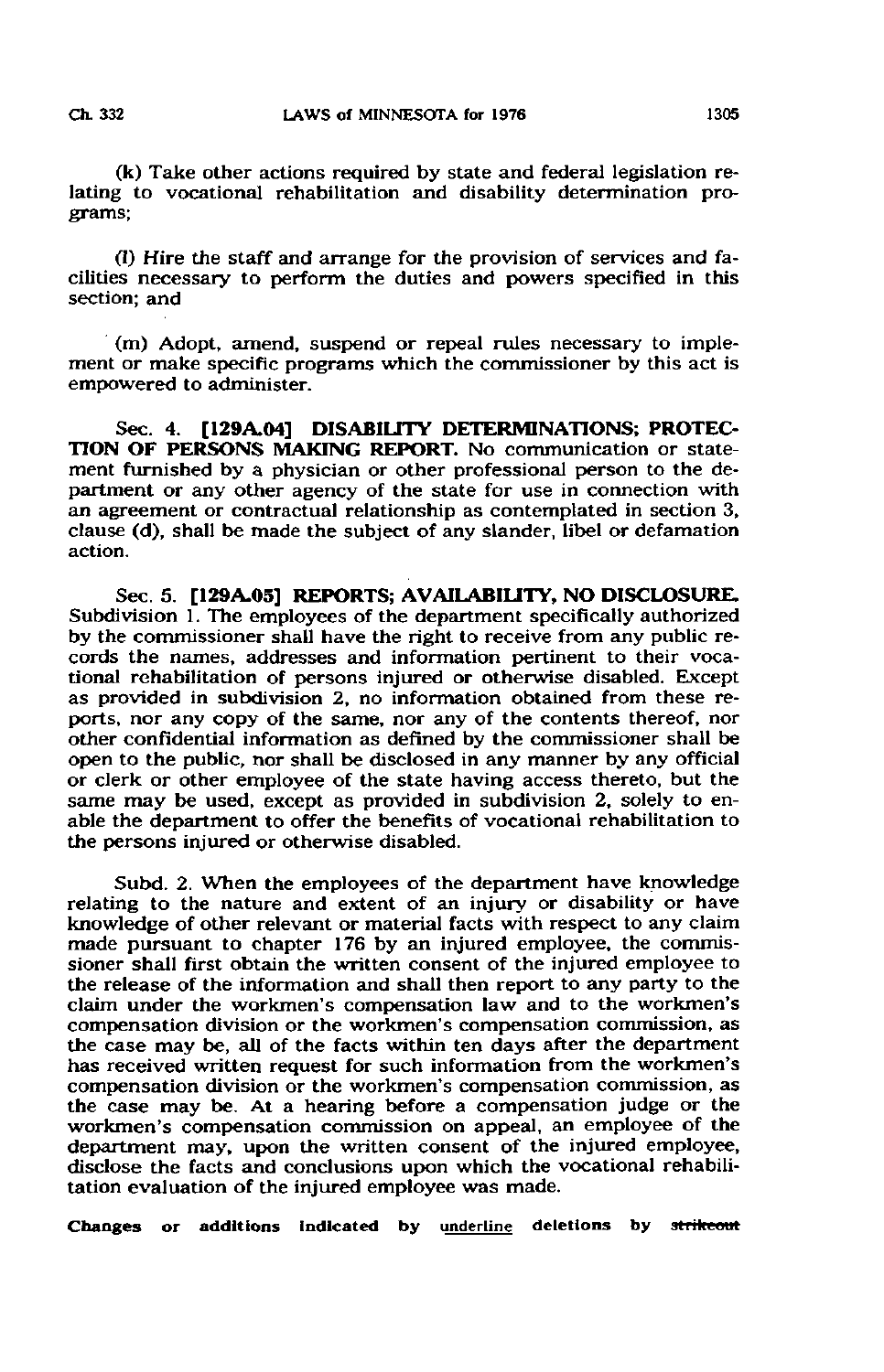Sec. 6. [129A.06] COMMUNITY LONG-TERM SHELTERED WORKSHOPS AND WORK ACTIVITY PROGRAMS; APPLICANTS FOR ASSISTANCE. Any city, town, county, nonprofit corporation, or any combination thereof, may apply to the commissioner for assistance in establishing or operating a community long-term sheltered workshop or work activity program. Application for assistance shall be on forms supplied by the commissioner. Each applicant shall annually submit to the commissioner its plan and budget for the next fiscal year. No applicant shall be eligible for a grant hereunder unless its plan and budget have been approved by the commissioner.

Sec. 7. [129A.07] COMMUNITY LONG-TERM SHELTERED WORKSHOP BOARDS. Subdivision 1. Every city, town, county, nonprofit corporation, or combination thereof establishing a community long-term sheltered workshop or work activity program shall appoint a long-term sheltered workshop board of no fewer than nine members before becoming eligible for the assistance provided by sections 6 to 8. When any city, town, or county singly establishes such a workshop or work activity program, the board shall be appointed by the chief executive officer of the city or the chairman of the governing board of the county or town. When any combination of cities, towns, counties or nonprofit corporations establishes a workshop or work activity program, the chief executive officers of the cities, nonprofit corporations and the chairmen of the governing bodies of the counties or towns shall appoint the board. If a nonprofit corporation singly establishes a workshop or work activity program, the corporation shall appoint the board of directors. Membership on a board shall be representative of the community served and shall include a handicapped person. Onethird to one-half of the board shall be representative of industry or business. The remaining members should be representative of lay associations for the handicapped, labor, the general public, and education, welfare, medical, and health professions. Nothing in sections 6 to 8 shall be construed to preclude the appointment of elected or appointed public officials or members of the board of directors of the sponsoring nonprofit corporation to the board, so long as representation described above is preserved.

Subd. 2, The term of office of each member of the community long-term sheltered workshop or work activity board shall be for four years, measured from the first day of the year of appointment, except as follows: Of the members first appointed, at least three shall be appointed for a term of two years, at least three for a term of three years and at least three for a term of four years. Vacancies shall be filled for the unexpired term in the same manner as original appointments. Any member of a board may be removed by the appointing authority for neglect of duty, misconduct or malfeasance in office, after being given a written statement of charges and an opportunity to be heard thereon.

Subd. 3. Subject to the provisions of sections 6 to 8 and the rules of the department, each community long-term sheltered workshop or work activity program board shall: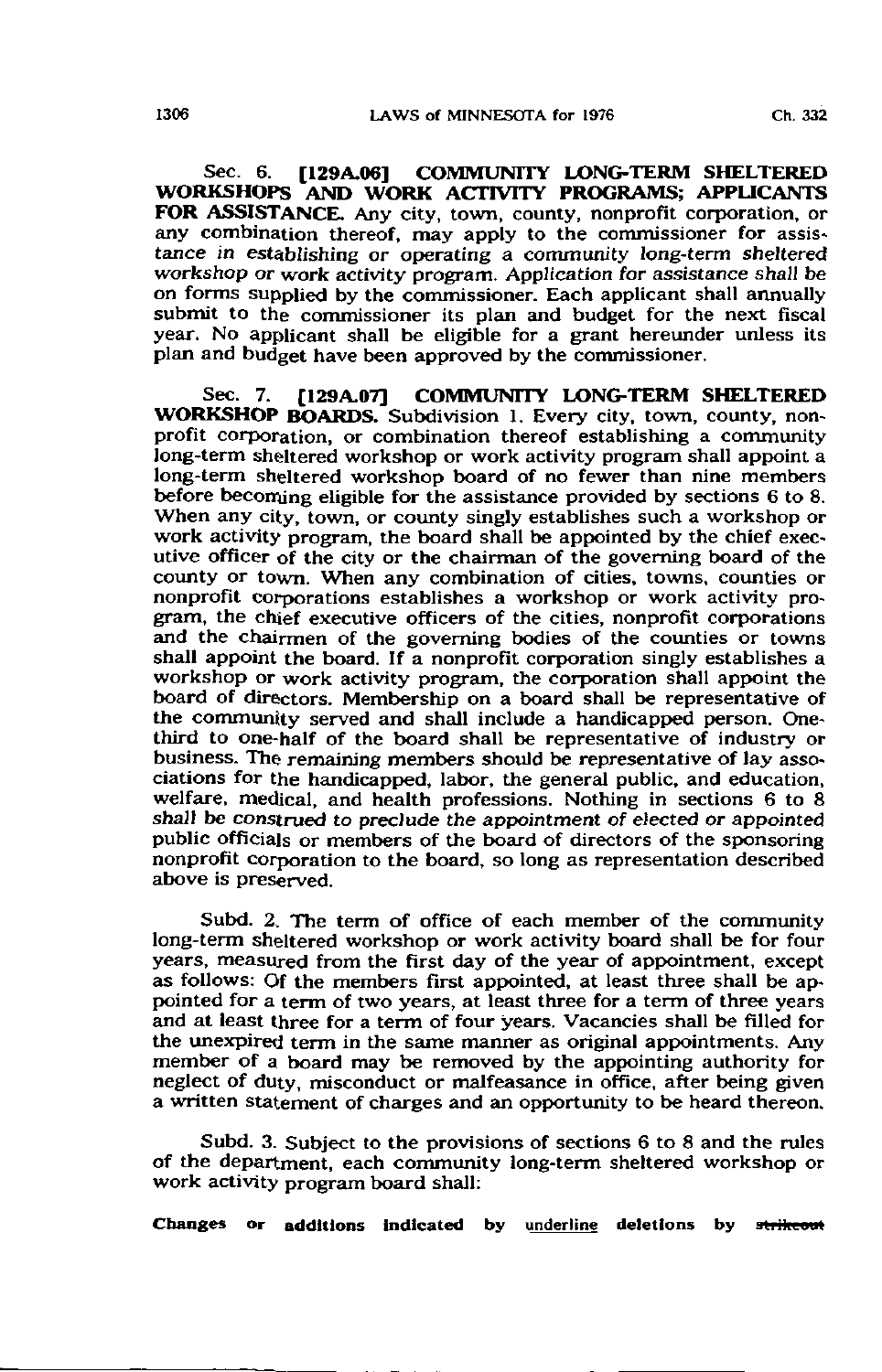(a) Review and evaluate the need for a long-term sheltered workshop services or work activity program provided pursuant to sections 6 to 8 and report thereon to the commissioner and, when indicated, the public, together with recommendations for additional services and facilities;

(b) Recruit and promote local financial support for the program from private sources such as community chests, business, industrial and private foundations, voluntary agencies and other lawful sources and promote public support for municipal and county appropriations;

(c) Promote, arrange and implement working agreements with other educational and social service agencies both public and private and any other allied agencies;

(d) Advise the commissioner on the adoption and implementation of policies to stimulate effective community relations;

(e) Review the annual plan and budget and make recommendations thereon;

(f) When so determined by the authority establishing the program, act as the administrator of the program.

Sec. 8. [129A.08] DUTIES AND POWERS OF THE COMMIS-SIONER IN RESPECT TO LONG-TERM SHELTERED WORKSHOPS AND WORK ACTIVITY PROGRAMS. Subdivision 1. The commissioner may make grants to assist cities, towns, counties, nonprofit corporations, or any combination thereof in the establishment, operation and expansion of long-term sheltered workshops or work activity programs. The commissioner may accept federal grants or aids and shall cooperate with federal agencies in any reasonable manner necessary to qualify for federal grants or aids for long-term sheltered workshops or work activity programs.

Subd. 2. At the beginning of each fiscal year, the commissioner shall allocate available funds to long-term sheltered workshops and work activity programs for disbursement during the fiscal year in accordance with approved plans or budgets. The commissioner shall from time to time during the fiscal year review the budgets and expenditures of the various programs and if funds are not needed for the program to which they were allocated, he may, after reasonable notice and opportunity for hearing, withdraw such funds as are unencumbered and reallocate them to other programs. He may withdraw funds from any program which is not being administered in accordance with its approved plan and budget and with relevant department rules.

Subd. 3. The grant may not exceed an amount equal to 75 percent of the normal operating expenses of the long-term sheltered workshop or work activity program. Wages paid clients or long-term workers are to be excluded in determining operating cost. In the event that there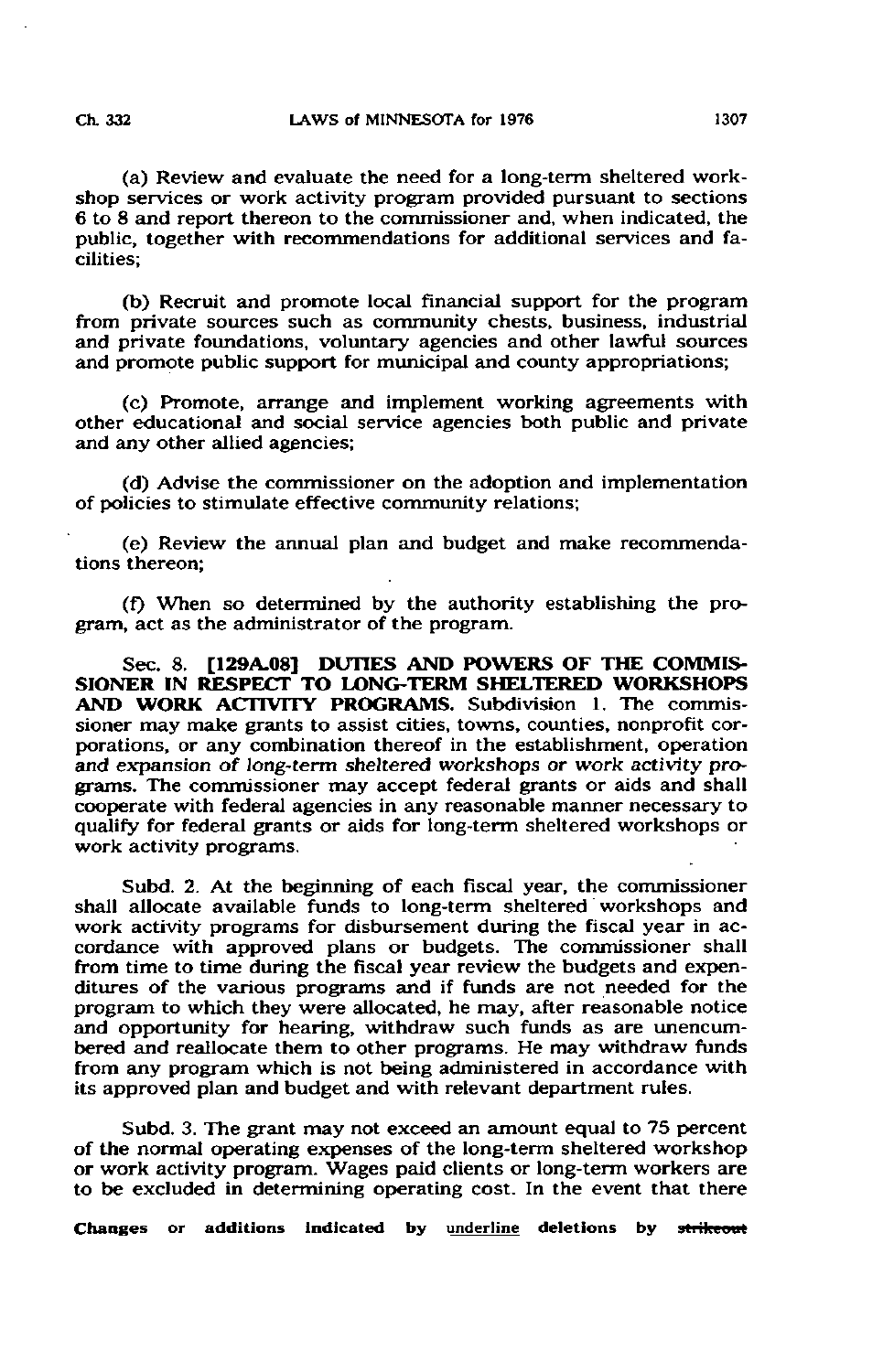are inadequate funds appropriated to meet the foregoing provisions in full, they shall be prorated proportionately.

Subd. 4. In addition to the powers already conferred on him by law, the commissioner shall promulgate rules in regard to the following matters:

(a) State certification of all long-term sheltered workshops and work activity programs;

(b) Eligibility of community long-term sheltered workshops and work activity programs to receive state grants;

(c) Standards for qualification of personnel and quality of professional service and for in-service training and education leave programs for personnel;

(d) Eligibility for service so that no person will be denied service on the basis of race, creed or color;

(e) Regulatory fees for consultation services; and

(f) Standards and criteria by which handicapped persons are to be judged eligible for the services.

Sec. 9. EFFECT OF TRANSFER TO DEPARTMENT OF VOCA-TIONAL REHABILITATION. Subdivision 1. TRANSFER OF ADMINIS-TRATIVE FUNCTIONS. The powers, duties and functions of the Minnesota state department of education relating to vocational rehabilitation are transferred to the department of vocational rehabilitation. The commissioner of vocational rehabilitation shall be the successor to the powers and duties of the former assistant commissioner of vocational rehabilitation within the department of education and to the powers and duties of the board of education relative to vocational rehabilitation.

Subd. 2. TRANSFER NOT TO CONSTITUTE NEW AUTHORITY. Except as provided herein, the transfer of powers, duties and functions under sections 1 to 9 shall not constitute the creation of a new authority, but shall constitute a continuation of the powers, duties and functions. For the purpose of succession, all rights, authorities, powers, duties, functions and obligations existing at the time of the transfer shall continue with the same force and effect as if no transfer had been made.

Subd. 3. CONTINUATION OF RULES AND REGULATIONS. Any order, rule or regulation issued or existing and in force at the time of the transfer of powers, duties and functions under sections 1 to 9 shall continue in full force and effect as an order, rule or regulation of the department, or program under the control of the commissioner, until the order, rule or regulation is amended, repealed or superseded, or the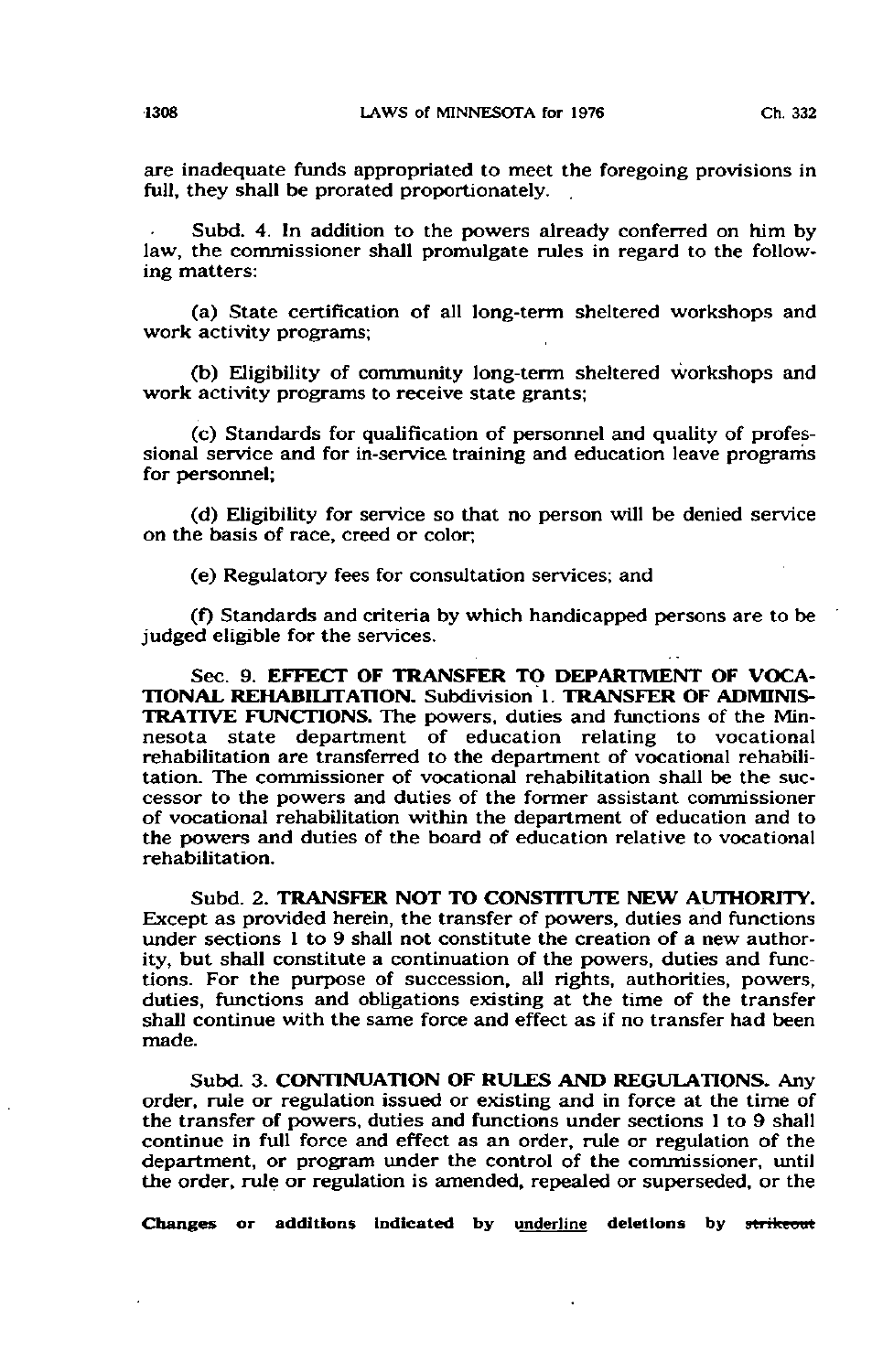program terminated.

Subd. 4. TRANSFER NOT TO AFFECT LEGAL ACTION. The transfer of powers, duties and functions as provided in sections J to 9 shall not affect any action or proceeding whether of an administrative, civil or criminal nature pending at the time of the transfer, but the action shall be prosecuted or defended in the name of the commissioner or his designee, and the commissioner or his designee, upon application to the appropriate court, shall be substituted as a party to the action or proceeding. No contract entered into according to law shall be affected by the transfer, but shall be performed as if the transfer had not occurred.

Subd. 5. PENSION RIGHTS CONTINUED. The rights and privileges of any official, appointee or employee who is a member or beneficiary of any public pension or retirement system at the time of this transfer shall not be affected by the transfer.

Subd. 6. TRANSFER OF STATUTORY REFERENCE. Whenever a person or authority whose powers, duties and functions are transferred hereunder is referred to in any statute, contract or document, the reference or designation shall be deemed to refer to the department or officer to which the powers, duties and functions have been transferred.

Subd. 7. CONTINUATION OF RIGHTS OF EMPLOYMENT. All officers and employees in the classified service, pursuant to the provisions of the state personnel act, of the division of vocational rehabilitation are transferred to the department of vocational rehabilitation, and the employees shall not lose any rights now accorded them by law.

Subd. 8. TRANSFER OF EXISTING APPROPRIATIONS. The unencumbered and unexpended balance of all funds appropriated to the department of education for vocational rehabilitation purposes are transferred and reappropriated to the department of vocational rehabilitation for the purposes of sections 1 to 9.

Sec. 10. REPEALER. Minnesota Statutes 1974, Sections 121.29, 121.30, 121.301, 121.31, 121.32, 121.33, 121.331, 121.71, 121.711, 121.712, 121.713 and 121.714 are repealed.

Sec. 11. [129A.09] USE OF FEDERAL FUNDS. Notwithsta the provisions of Laws 1975, Chapter 433, Section 2, Subdivision 9, any additional federal funds which become available to the state of Minnesota for vocational rehabilitation purposes after March 1,, 1976 and April 1 of each fiscal year thereafter as a result of a reallocation of funds returned by other states or release of additional funds may be carried over and expended in the next fiscal year. The state of Minnesota shall have earned these funds in the year they are received with state expenditures in accordance with the federal-state formula in effect for that year. These funds shall be subject to the provisions of section 9, subdivision 8 of this act.